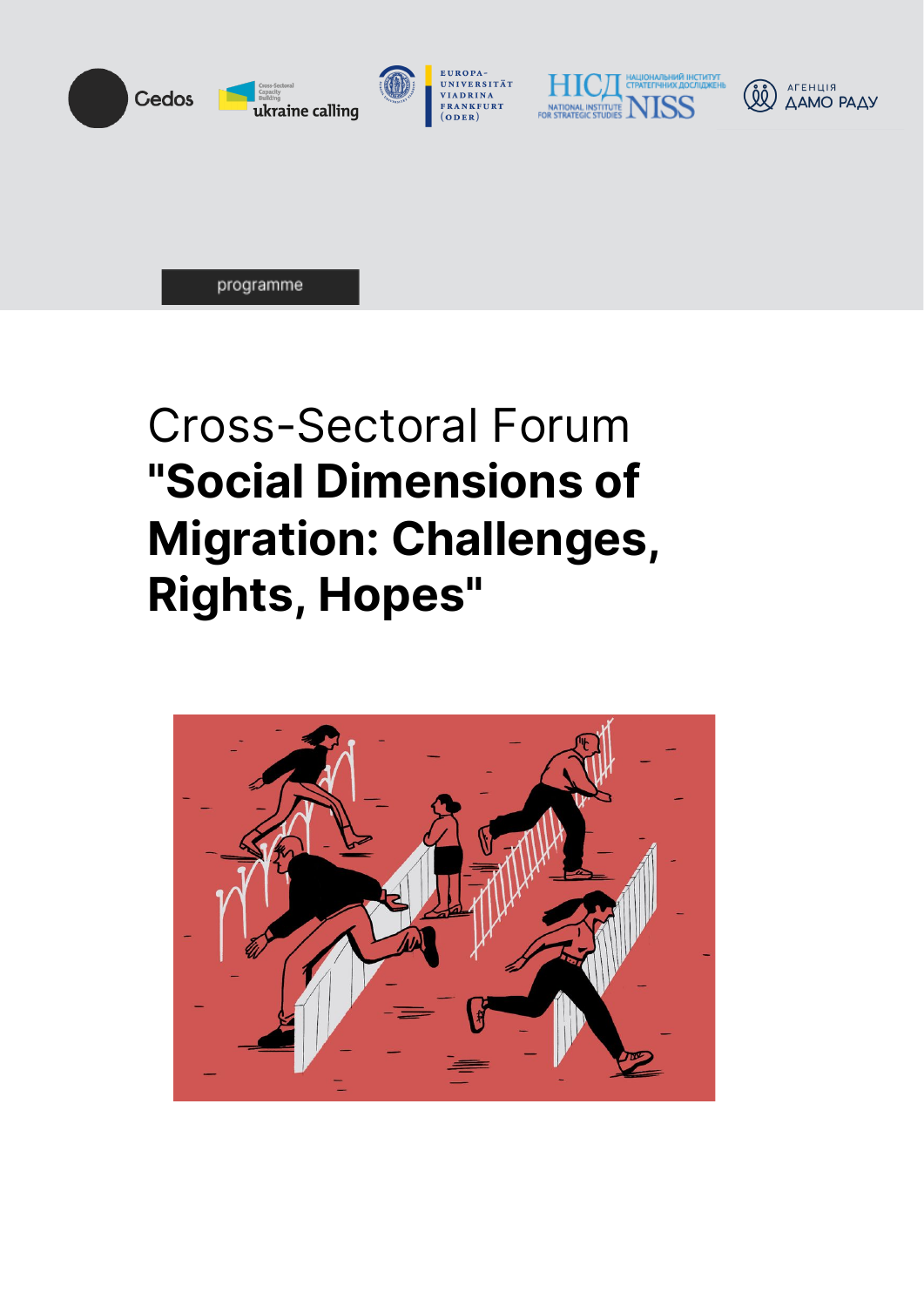## December 10th. ● Transnational Rights of Migrants

10.00 am (CET) Social Protection of Migrants: Rights to Pensions and Social Security. Plenary session

According to sociological monitoring, which is systematically conducted by the Institute of Sociology of NASU, more than 25% of Ukrainians have personal temporary experience working abroad, or a member of their family has such experience. For many reasons, migrants often return to Ukraine and need a pension.

During the first day of the forum we will talk about the social protection of migrants, in particular the rights to pensions and social security, the problems that arise in the implementation of these rights and possible ways to solve them.

#### 01.00 pm (CET) How to Stage Migration? Panel discussion

Often it is artistic practice that draws more attention to issues that are marginalised in the majority society. In Ukraine, the independent stages experienced a flourishing in the course of Euromaidan: current social issues such as social imbalance, corruption, democratic deficits, war and forced migration are negotiated on stage. The theatre thus becomes a place of visualisation and translation of a complex, many-voiced reality that is barely noticed in the majority society and on the level of (political) decision-makers. Theatre can strengthen marginalised perspectives and create a new awareness of and for a "society of the many".

With the discussion we want to create an exchange about the societal self-location of different theatre projects, connected with the question what this means for the production.

#### 03.00 pm (CET) Networking & Coffee

Interactive cross-sectoral networking event allows to meet representatives from academia, politics, civil society and culture in a low-threshold format. It provides an open atmosphere for getting to know each other and network.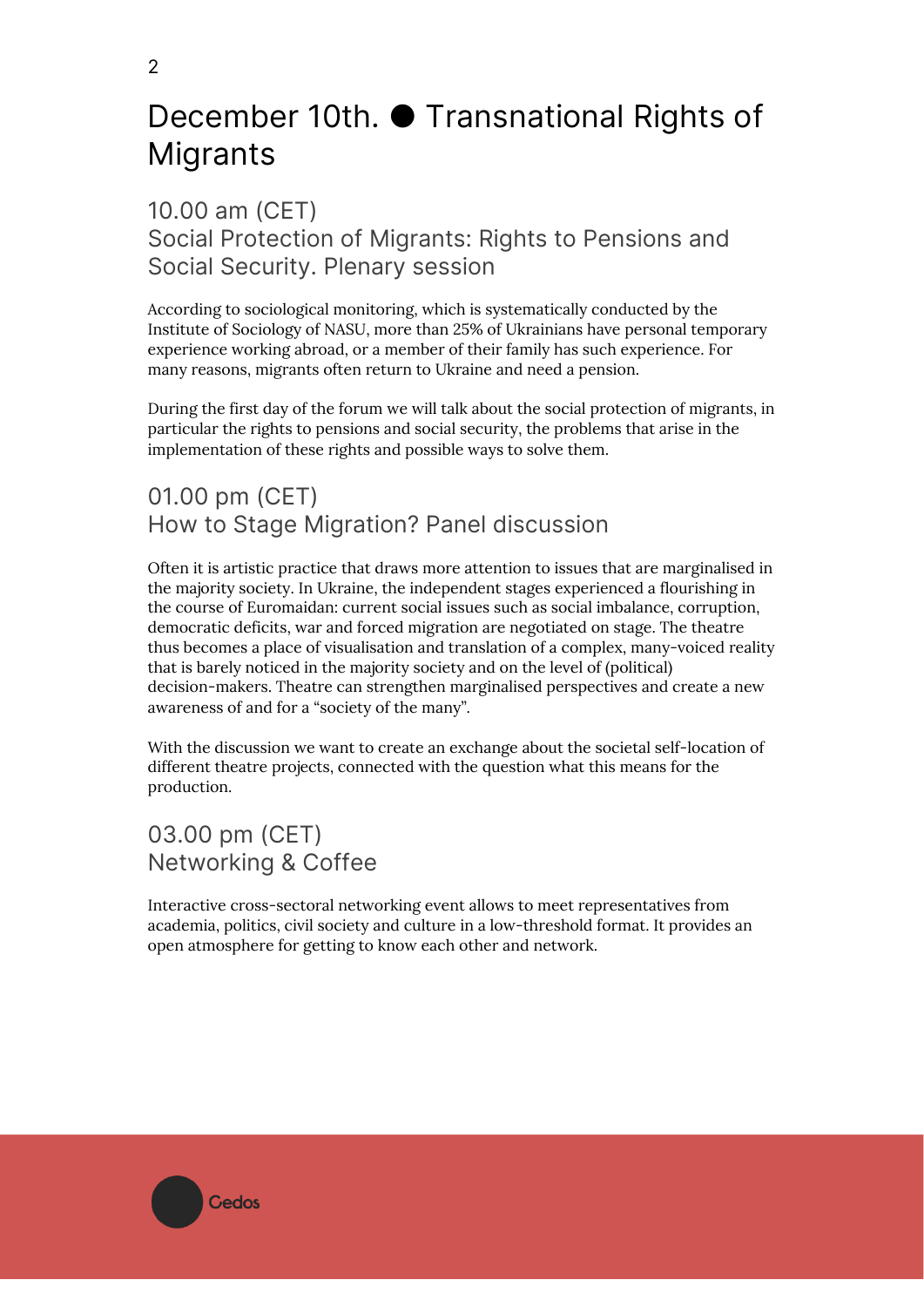## December 11th. ● A Grassroot Perspective on Migration

#### 09.00 am (CET) Migration and Civil Society. Research Presentation & **Discussion**

At this event, we will present research results about civil society organizations created by migrants and those working for migrants, as well as talk about the prospects for their development.

- Organizations founded by Ukrainians abroad, organizations of foreigners in Ukraine, organizations that help migrants – what do they have in common? What goals and challenges unite them?
- What is the role of international donors and the state in building civil society, in particular in the field of migration?

#### 11.30 am (CET) Grassroot Activism in the Sphere of Migration. Interactive discussion

During this event we propose to discuss questions around the topic of grassroot activism and grassroot organizations active in the field of migration. We would like to discover together what is the "story" behind such activism and organizing.

- What are common strategies and problems of those organizations?
- How do they develop into "established NGOs and why"? Why did some of them remain grassroot?
- How do they cooperate between each other and with the others? What is important for cooperation - transnational and cross-sectoral?
- How to advocate as a grass root group?

**Cedos** 

Here it is also interesting to compare different experiences of organizations working in different contexts (including different countries). We encourage our guests to share their experiences and knowledge, it may serve as a step for further networking between organizations and individuals.

### 02.00 pm (CET) Migration in Independent Cinema. Panel discussion

In official narratives as well as in mainstream media, migrants are often portrayed in an alienated and even hostile way. It's usually 'them' among 'us'. These images mostly do not reflect the position of those who migrated to another place, willingly or by force.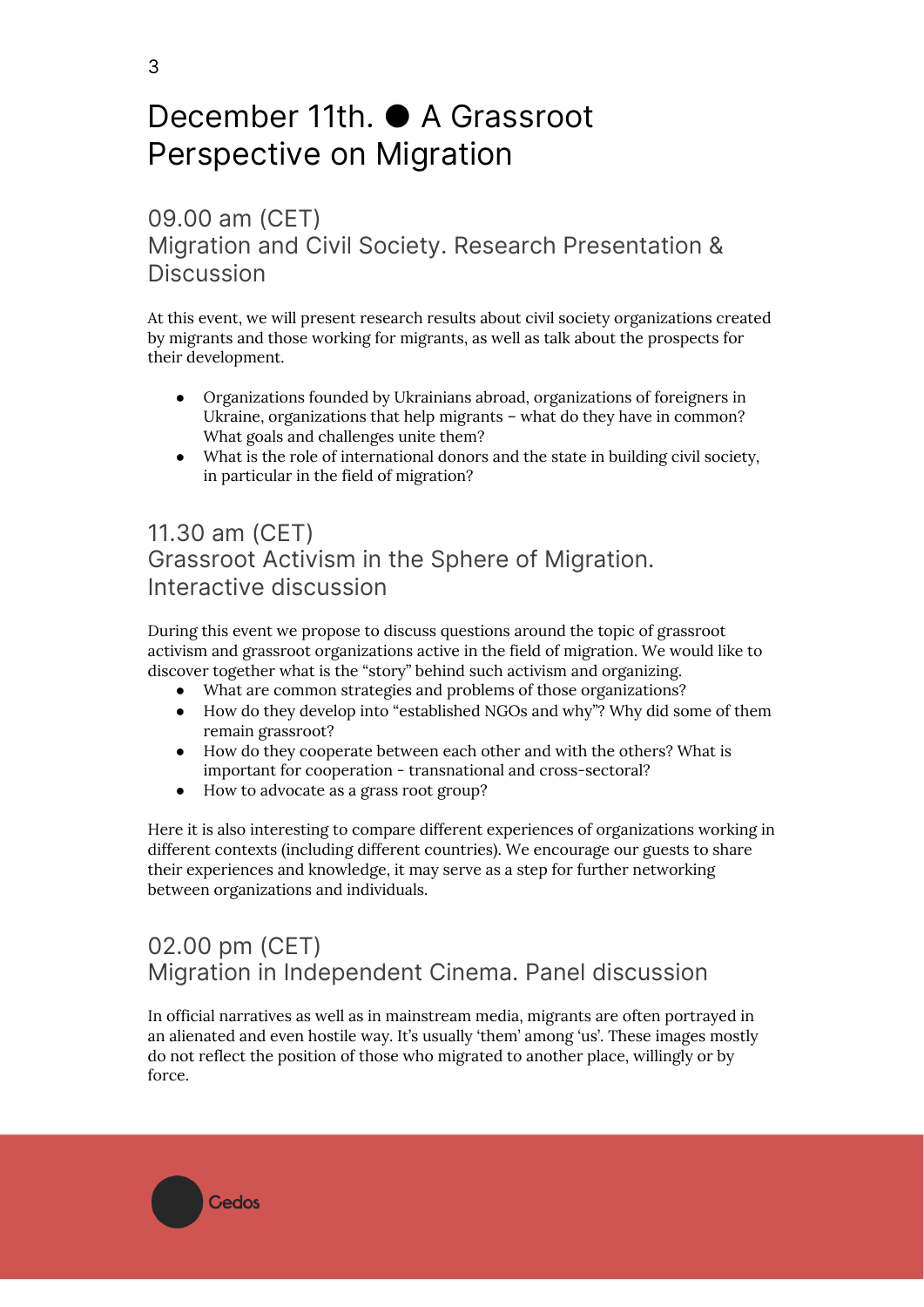Independent documentary cinema has the power to tell the story from the perspective of its heroes, a potential to reveal migrants' own voices, their struggles, hopes, and aspirations.

During the discussion, we will talk about the issues and challenges filmmakers and festival programmers face while working with the migration topic. We will discuss the questions of representation and director's perspective in films about migration, the logic of film festival programmers who include such movies in their program, and the ways these films can be used as a tool for knowledge production and social change.

## December 12th. ● Crossing Borders: Labour and Student Migration

09.00 am (CET) On Borders and Boundaries in the Context of Covid-19. Panel Discussion

In this discussion we would like to reflect on the nature and the role of the borders and border crossing in our lives.

- Who created borders and how new borders are established?
- How do the COVID-restrictions limit the freedom of movement?
- Who is able to cross the borders and who is not? What happens now with the local border traffic?
- How the people living in the border zone are now dealing without their main source of income? And also what about labour migrants who stay in a foreign country not having a possibility to come back (for economical & legal reasons)?

#### 11.00 am (CET) Student Mobility and Migration. Panel Discussion

**Cedos** 

According to recent polls each forth young person in Ukraine has an intention to migrate. At the same time only 8% of students choose to study at the full cycle programs abroad. Why do so many young people say that they would like to leave Ukraine and not so many actually do that? We will talk about a plurality of factors that motivate young people to look for study options abroad (better education, future career perspectives or something else) how they make decisions to move and why so many stay.

● What is the role of places, contacts, networks and youth expectations in shaping students' migrant flows? Is academic mobility a first step to student migration and settlement in another country?